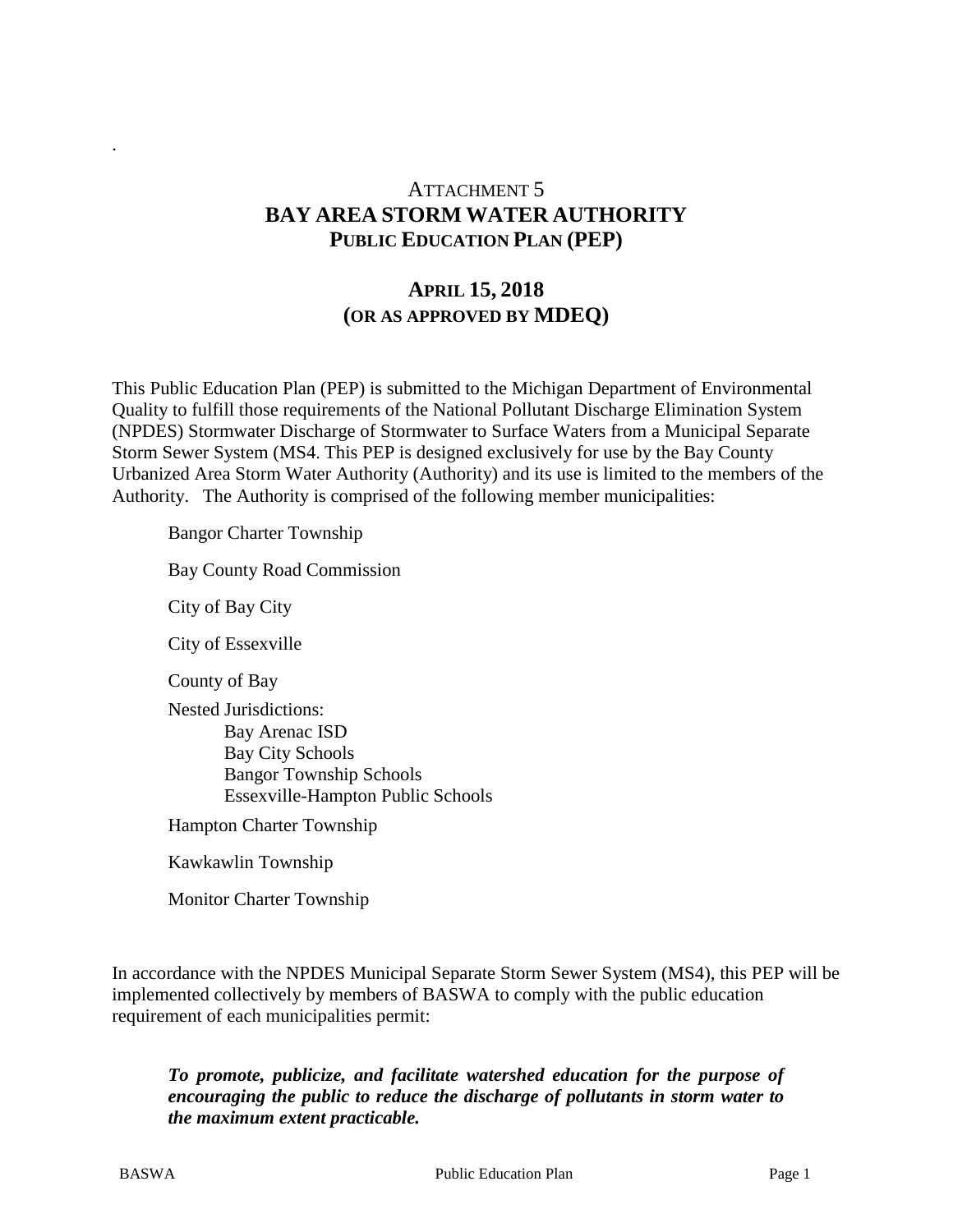In carrying out the following public education efforts, each Member will take action and respond in a manner consistent with the scope of its current legal authority. If the legal authority necessary to carry out one of the required public education elements within its jurisdiction is vested in whole or in part in another municipal authority, the Member will notify and take appropriate steps to encourage the other municipal authority to satisfy that element. Municipal authorities include but are not limited to the Drain Commissioner and the Road Commission.

#### OBJECTIVES FOR PUBLIC EDUCATION

1. Build awareness and stewardship of the two Bay County Watersheds and tributaries, the urban storm water system, as well as the daily impact of activities on this resource among municipality residents.

2. Improve the public's understanding of the Saginaw and Kawkawlin Rivers and the Saginaw Bay, to improve their status as natural resources, recreational resources, and valuable community assets (i.e. foster stewardship and enthusiasm for the rivers and Bay).

3. Build awareness and foster stewardship of the local watershed management actions, NPDES Permit requirements and the municipal partners through dissemination of informational materials and coordination of activities.

#### PRIORITIZING TOPICS IN THE PEP

The procedure for identifying high-priority community-wide or targeted topics to reduce pollutants in storm water runoff suited for collaborative public education efforts includes the following:

- A review of pertinent Watershed Management Plans including any established Total Maximum Daily Loads for waterbodies in each watershed
- A review of the effectiveness of PEP activities implemented prior to this permit cycle
- Topics identified by permittees at meetings prior to and throughout the permit cycle
- Discussion and input from permittees regarding potential public outreach opportunities, and existing and future programs.

| Required | <b>Public Education Topic</b>                  | Priority | Community wide/targeted issue |
|----------|------------------------------------------------|----------|-------------------------------|
| Element  |                                                | Ranking  |                               |
| A        | Promote public responsibility and              | High     | Community-wide Issue          |
|          | stewardship in their watershed                 |          |                               |
| B        | Inform and educate the public about the        | High     | Community-wide Issue          |
|          | connection of the MS4 to area waterbodies      |          |                               |
|          | and the potential impacts discharges could     |          |                               |
|          | have on surface waters of the state            |          |                               |
|          | Educate the public on illicit discharges and   |          | Community-wide Issue          |
|          | promote public reporting of illicit discharges | High     |                               |
|          | and improper disposal of materials into MS4    |          |                               |
| D        | Promote preferred cleaning materials and       | Medium   | Community-wide Issue          |
|          | procedures for car, pavement & power           |          |                               |
|          | washing                                        |          |                               |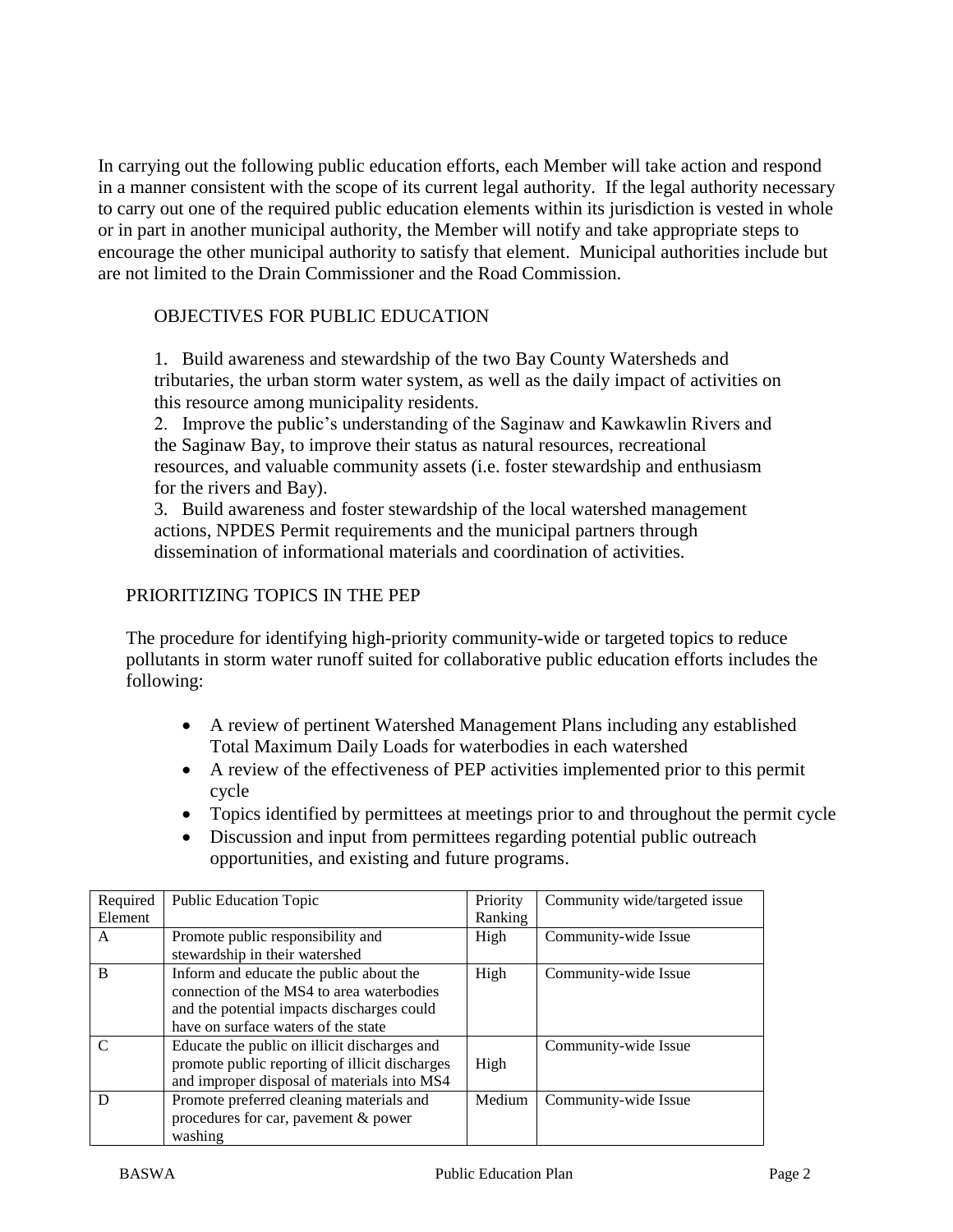| E | Inform and educate the public on proper<br>application and disposal of pesticides,<br>herbicides and fertilizers                                                                                                                                | High   | Community-wide Issue       |
|---|-------------------------------------------------------------------------------------------------------------------------------------------------------------------------------------------------------------------------------------------------|--------|----------------------------|
| F | Promote proper disposal practices for grass<br>clippings, leaf litter and animal wastes that<br>may enter into the MS4                                                                                                                          | Medium | Community-wide Issue       |
| G | Educate the public on the availability,<br>location and requirements of facilities for<br>collection or disposal of household hazardous<br>wastes, travel trailer sanitary wastes,<br>chemicals, yard wastes and marine/motor<br>vehicle fluids | Medium | Community-wide Issue       |
| H | Inform and educate the public on proper<br>septic system care and maintenance and how<br>to recognize system failure                                                                                                                            | Low    | Targeted/OSSDs properties  |
|   | Educate the public on and promote the<br>benefits of green infrastructure and low<br>impact development                                                                                                                                         | Low    | Community-wide issue       |
| J | Identify and educate commercial, industrial<br>and institutional entities likely to contribute<br>pollutants to storm water runoff                                                                                                              | Medium | Targeted/Industry-business |

# *Activity #1: Develop/Update/Maintain BASWA Web Site*

| <b>Target Audience</b>    | Community-wide                                                                                                                                                                                                                                                                                                                                                                                       |
|---------------------------|------------------------------------------------------------------------------------------------------------------------------------------------------------------------------------------------------------------------------------------------------------------------------------------------------------------------------------------------------------------------------------------------------|
| Key Message:              | A-J included on rotating basis                                                                                                                                                                                                                                                                                                                                                                       |
| Delivery Mechanism:       | A web site currently exists for the County; the Storm Water<br>Authority Website will continue to piggyback on the site<br>and utilize a number of existing resources. The website address will<br>be included on all published newsletters and be an available link on<br>each member website within 60 days of PEP approval. Annual<br>maintenance of web site with appropriate seasonal messages. |
| Goal:                     | Annual maintenance and updating of website; record visits to site<br>through a counter per year: 500 hits per year                                                                                                                                                                                                                                                                                   |
| Year/Frequency:           | Established 2005. Annual updates or as need.                                                                                                                                                                                                                                                                                                                                                         |
| <b>Responsible Party:</b> | <b>BASWA</b>                                                                                                                                                                                                                                                                                                                                                                                         |
| Evaluation:               | An internal counter will be incorporated into web site within 90 days<br>of PEP approval. A summary of growth will be included in the report<br>to MDEQ.                                                                                                                                                                                                                                             |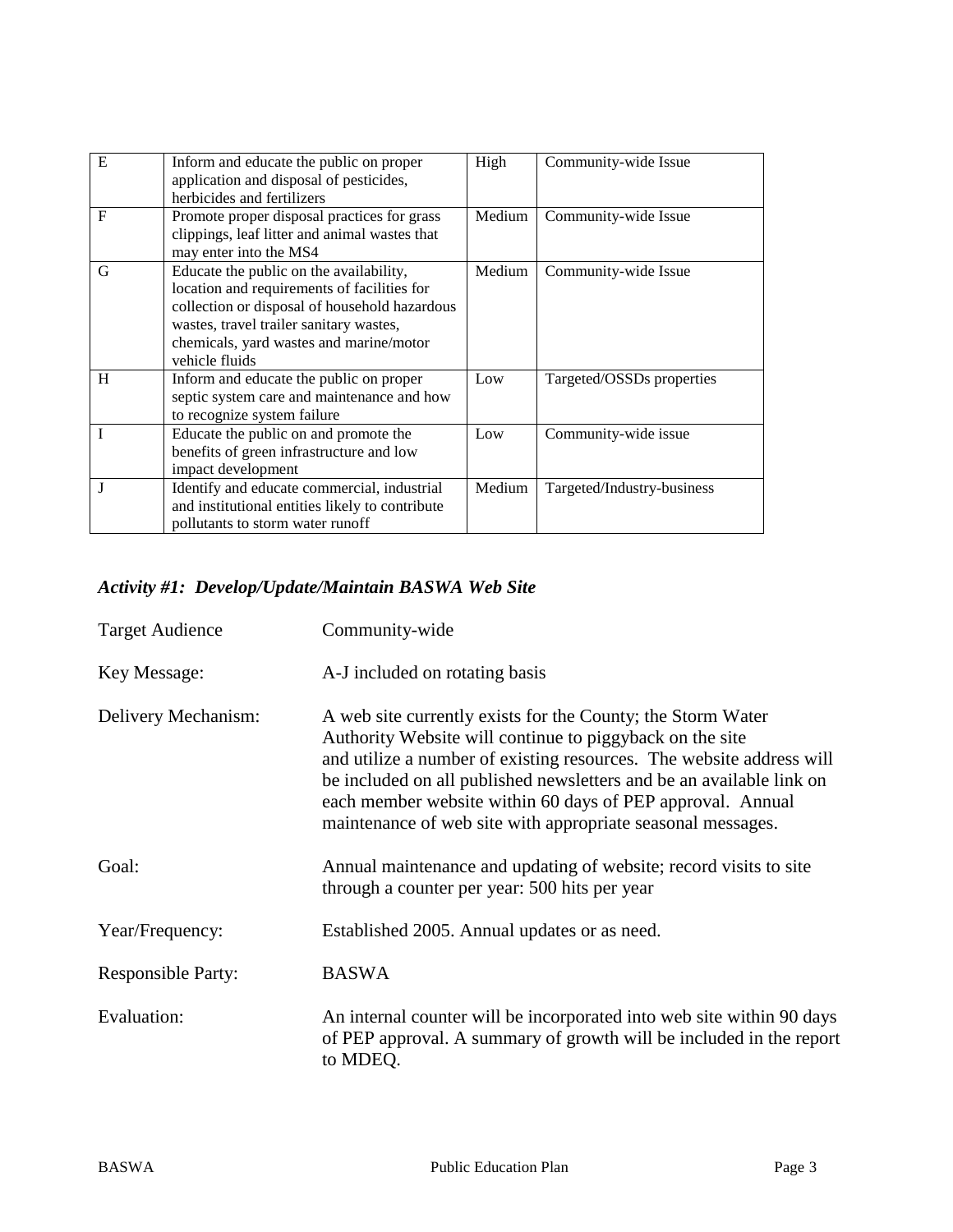# *Activity #2: Develop Articles/Inserts for Newsletters*

| <b>Target Audience:</b>                                  | Authority member community residents, waterfront property<br>owners, business groups, schools, community organizations and<br>other newsletter outlets that are distributed to our community.                                                                                                                                                                                                                                                                                                                   |
|----------------------------------------------------------|-----------------------------------------------------------------------------------------------------------------------------------------------------------------------------------------------------------------------------------------------------------------------------------------------------------------------------------------------------------------------------------------------------------------------------------------------------------------------------------------------------------------|
| Key Message:                                             | $A-J$                                                                                                                                                                                                                                                                                                                                                                                                                                                                                                           |
| Delivery Mechanism:                                      | Newsletters will be distributed through direct mail<br>(inserts to tax/utility bills) to local residents and they will also be<br>available at each member municipality office. Member<br>municipalities send out newsletters to their residents and<br>businesses on a variable basis and they will be used to promote<br>watershed education. The newsletters will include articles and<br>information on watershed principles and practices as well as other<br>storm water education information and BMP's. |
| Goal:                                                    | Publish one newsletters and two news articles per year                                                                                                                                                                                                                                                                                                                                                                                                                                                          |
| Year/Frequency:                                          | Implemented in 2004, ongoing annually and variably according to<br>Township mailing frequencies                                                                                                                                                                                                                                                                                                                                                                                                                 |
| Responsible party:                                       | <b>BASWA</b>                                                                                                                                                                                                                                                                                                                                                                                                                                                                                                    |
| Evaluation:                                              | A survey will be conducted in the last year of the permit cycle<br>It will utilize mail or phone and be designed to measure penetration<br>and retention of Authority messages. Survey results will be<br>compared to a baseline survey completed by BASWA in 2007.                                                                                                                                                                                                                                             |
| <b>Acitivity #3: Distribution of Brochures/Tip Cards</b> |                                                                                                                                                                                                                                                                                                                                                                                                                                                                                                                 |
| <b>Target Audience:</b>                                  | Residents of Authority Member Communities, visitors to<br>community information distribution points including;<br>municipalities, attractions, marinas, schools, commercial centers of<br>the Bay Area.                                                                                                                                                                                                                                                                                                         |
| Key Message:                                             | $A-J$                                                                                                                                                                                                                                                                                                                                                                                                                                                                                                           |
| Delivery Mechanism:                                      | Available at member municipality building locations.                                                                                                                                                                                                                                                                                                                                                                                                                                                            |
| Goal:                                                    | 50 pieces of material distributed per year per Authority member                                                                                                                                                                                                                                                                                                                                                                                                                                                 |
| Year/Frequency:                                          | Began 2005 and is ongoing.                                                                                                                                                                                                                                                                                                                                                                                                                                                                                      |
|                                                          |                                                                                                                                                                                                                                                                                                                                                                                                                                                                                                                 |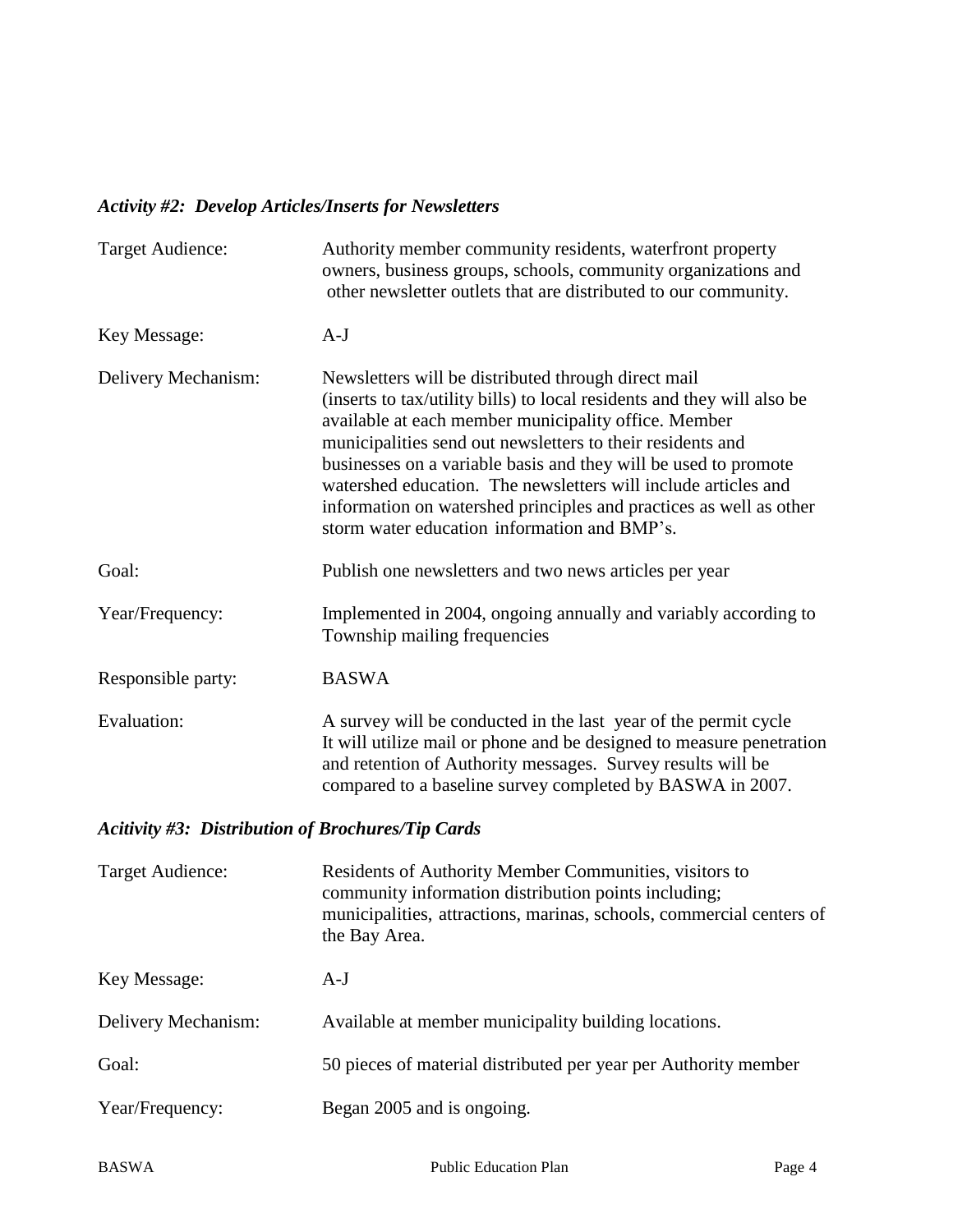| <b>Responsible Party:</b>                                | <b>BASWA</b>                                                                                                                                                                                                                                                        |
|----------------------------------------------------------|---------------------------------------------------------------------------------------------------------------------------------------------------------------------------------------------------------------------------------------------------------------------|
| Evaluation:                                              | A survey will be conducted in the last year of the permit cycle<br>It will utilize mail or phone and be designed to measure penetration<br>and retention of Authority messages. Survey results will be<br>compared to a baseline survey completed by BASWA in 2007. |
| <b>Activity #4: Develop Public Service Announcements</b> |                                                                                                                                                                                                                                                                     |
| <b>Target Audience:</b>                                  | Residents of the Authority Member Communities, the general public<br>and visitors to the area.                                                                                                                                                                      |
| Key Message:                                             | A, B, E, D, F, G                                                                                                                                                                                                                                                    |
| Delivery Mechanism:                                      | Media release                                                                                                                                                                                                                                                       |
| Goal:                                                    | 2 published and/or broadcast per year                                                                                                                                                                                                                               |
| Year/Frequency:                                          | Annually                                                                                                                                                                                                                                                            |
| <b>Responsible Party:</b>                                | <b>BASWA</b>                                                                                                                                                                                                                                                        |
| Evaluation:                                              | A survey will be conducted in the last year of the permit cycle<br>It will utilize mail or phone and be designed to measure penetration<br>and retention of Authority messages. Survey results will be<br>compared to a baseline survey completed by BASWA in 2007. |

### *Activity #5: Specific Industry/ Outreach*

| Target Audience:          | Industrial, riparian and lawn care organizations                |
|---------------------------|-----------------------------------------------------------------|
| Key Message:              | A, B, D, E, F, J                                                |
| Delivery Mechanism:       | <b>Targeted Mailing</b>                                         |
| Goal:                     | Two mailings during permit cycle.                               |
| Year/Frequency:           | Implemented 2008. Ongoing twice per permit cycle                |
| <b>Responsible Party:</b> | <b>BASWA</b>                                                    |
| Evaluation:               | A survey will be conducted in the last year of the permit cycle |
|                           |                                                                 |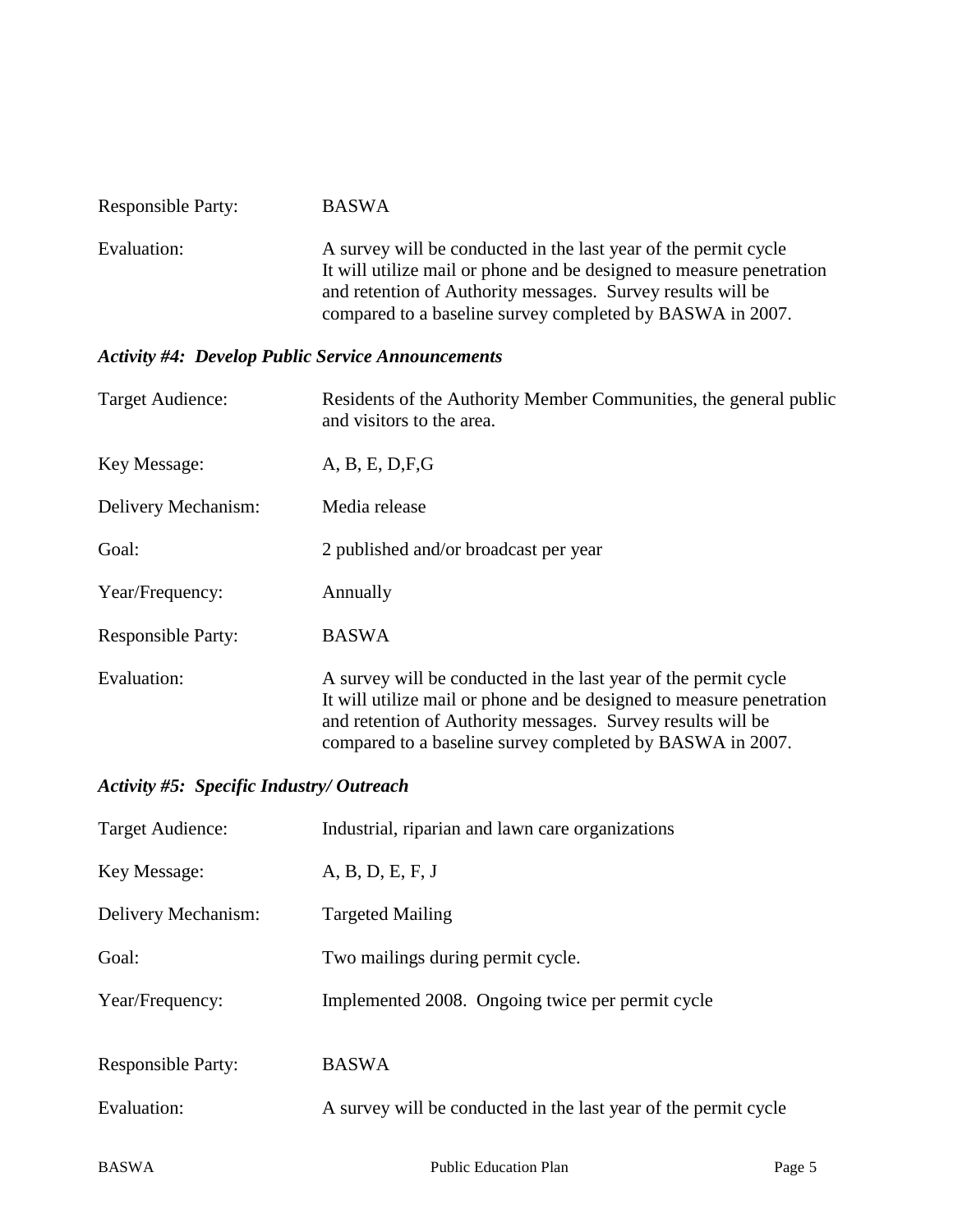It will utilize mail or phone and be designed to measure penetration and retention of Authority messages. Survey results will be compared to a baseline survey completed by BASWA in 2007.

#### *Activity #6: Youth Watershed Education*

| Target Audience:          | Schools, civic groups, youth programs (grades $1 - 3$ primarily)                                                                                                                                                                                                                                                                                  |
|---------------------------|---------------------------------------------------------------------------------------------------------------------------------------------------------------------------------------------------------------------------------------------------------------------------------------------------------------------------------------------------|
| Key Message:              | A, B (C through I being ancillary)                                                                                                                                                                                                                                                                                                                |
| Delivery Mechanism:       | School visits                                                                                                                                                                                                                                                                                                                                     |
| Goal:                     | Visit ten classrooms during permit cycle: minimum 2 annually                                                                                                                                                                                                                                                                                      |
| Year & Frequency:         | Ongoing throughout permit cycle                                                                                                                                                                                                                                                                                                                   |
| <b>Responsible Party:</b> | <b>BASWA</b>                                                                                                                                                                                                                                                                                                                                      |
| Evaluation:               | Work with educators to develop an evaluation quiz to determine<br>retention. A survey will be conducted in the last year of the permit<br>cycle. It will utilize mail or phone and be designed to measure<br>penetration and retention of Authority messages. Survey results will<br>be compared to a baseline survey completed by BASWA in 2007. |

#### *Activity #7: Promote BASWA Illicit Discharge Reporting System*

| <b>Target Audience:</b>   | Residents, public employees, businesses, industries.                                                                                                                    |
|---------------------------|-------------------------------------------------------------------------------------------------------------------------------------------------------------------------|
| Key Message:              | C                                                                                                                                                                       |
| Delivery Mechanism:       | Included in printed mailing, Member websites                                                                                                                            |
| Goal:                     | Regular maintenance and update of website/phone line hotline and<br>record of the complaints per year. Contact information will be<br>included on all printed materials |
| Year & Frequency:         | Ongoing throughout the permit cycle                                                                                                                                     |
| <b>Responsible Party:</b> | <b>BASWA</b> and member municipalities                                                                                                                                  |
| Evaluation:               | Number of calls to hotline; nature of complaints; follow-up actions;<br>number of illicit discharges/pollution issues cleaned-up/outcome of                             |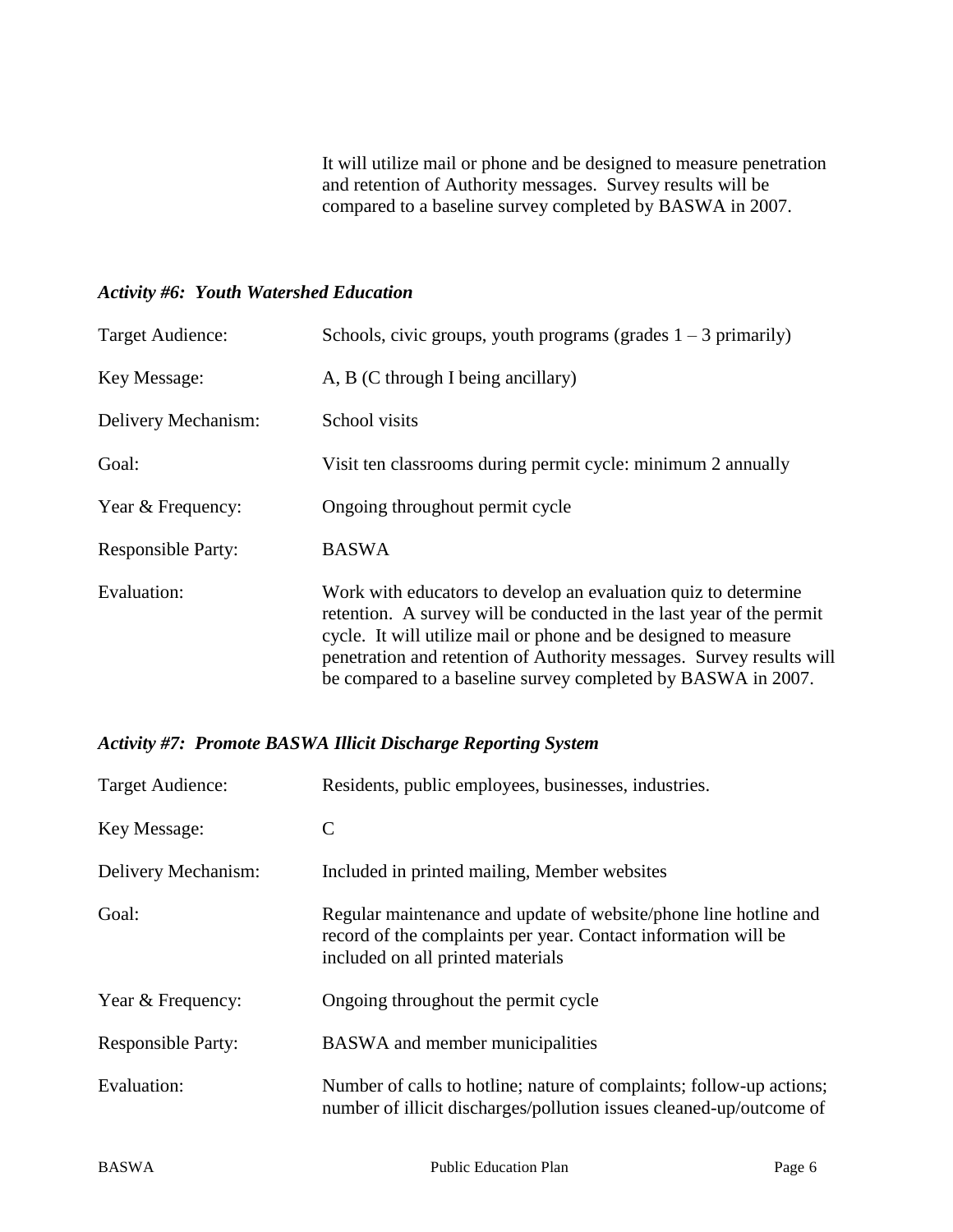issues. A survey will be conducted in the last year of the permit cycle. It will utilize mail or phone and be designed to measure penetration and retention of Authority messages. Survey results will be compared to a baseline survey completed by BASWA in 2007.

#### **INTEGRATED COORDINATION EFFORTS**

It is important to note that throughout the term of the permit, combinations of these disseminating mechanisms will be utilized emphasizing relevant seasonal information and promoting other links to include information presented in community newsletters, cable TV programs and advertisements, brochures/flyers in public facilities, public facility displays, and direct communications. The coordinated effort by the member municipalities will serve as an integrated promotion of public education for reduction of pollutants in storm water as well as target special groups. The effort will inform and educate residents and visitors about how their activities impact water quality in Bay County watersheds, how to reduce pollutants, and how the storm water system works.

Upon adequate notice being provided, The Authority will promote and support public involvement programs and other public events which have a shared goal such as annual river clean ups and/or volunteer monitoring programs, Bay Sail, Partnership for Saginaw Bay, community water quality initiatives, Master Gardener Program, and Saginaw Bay WIN grant funded initiatives, such as the Saginaw Bay Greenways Program. The Authority will use its web site, public service announcements, public access television and publications to promote these activities.

#### **RELATIONSHIP TO WATERSHED MANAGEMENT PLANNING**

With experience gained as watershed management progresses, appropriate modifications will be made to the PEP. During the watershed management planning process, goals for the watershed will be developed and these will be integrated into the PEP. The need to evaluate the success or impact of the PEP will be further reviewed.

#### **METHOD FOR DETERMINING ACTIVITY EFFECTIVENESS**

During the first Certificate of Coverage cycle, it became evident that the process of educated citizens on storm water quality improvement would take decades. Recognizing this, measures are difficult and success limited. Each activity undertaken has value but a realistic measure will only show minute gains.